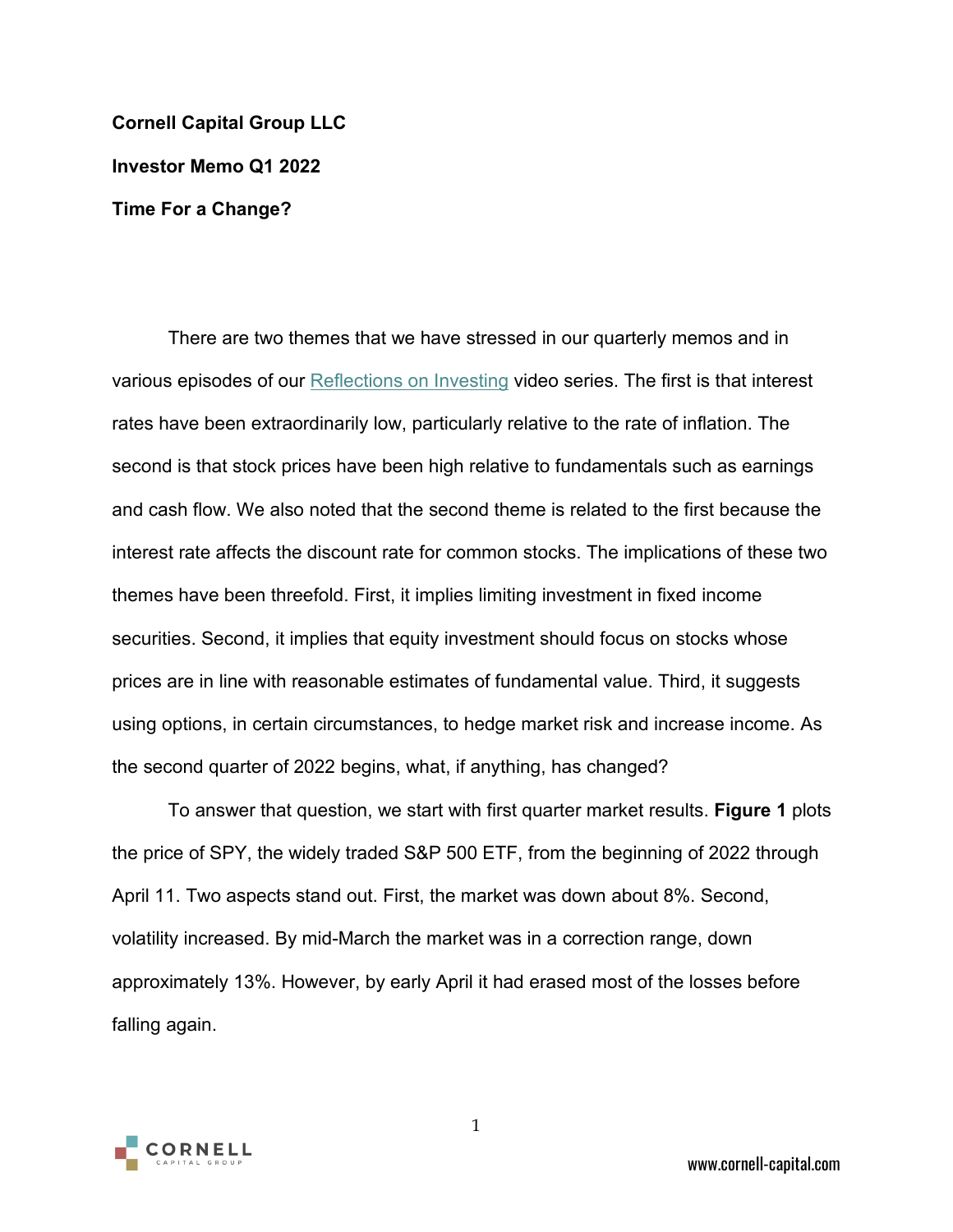

As we have said before, high (in our opinion) and volatile stock prices provide a good opportunity for writing call options. To illustrate with a simple example, suppose that an investor bought 100 shares of the SPY fund and then wrote one June 2022 call option contract (which is for 100 shares) with a strike price of \$450. **Figure 2** plots the performance of the hedged portfolio (blue line) along with SPY unhedged (red line). The hedge had two impacts.

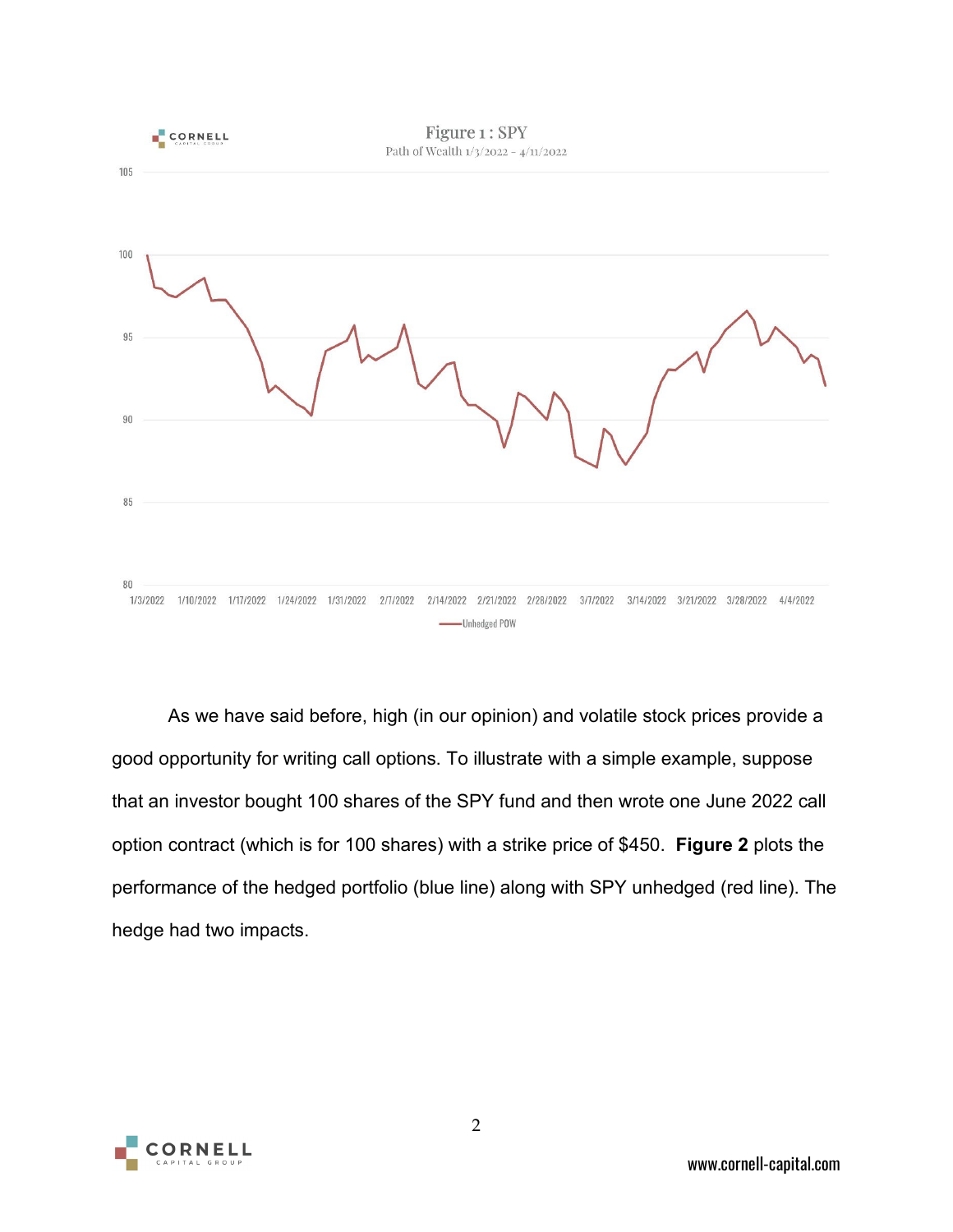

First, it offset most of the losses – the hedged position was down less than 2% on April 11. Second, it reduced the volatility. The blue line has smaller ups and downs than the red line for the unhedged position. Of course, hedging is not a free lunch. Had the market risen sharply, the hedge would have offset some of the gains and the hedged portfolio would have underperformed SPY. For this reason, we believe that hedging decisions should depend upon fundamental valuation analysis.

At the Cornell Capital Group, we have eschewed fixed income securities for the past several years because we concluded that the return was too meager, and the risk

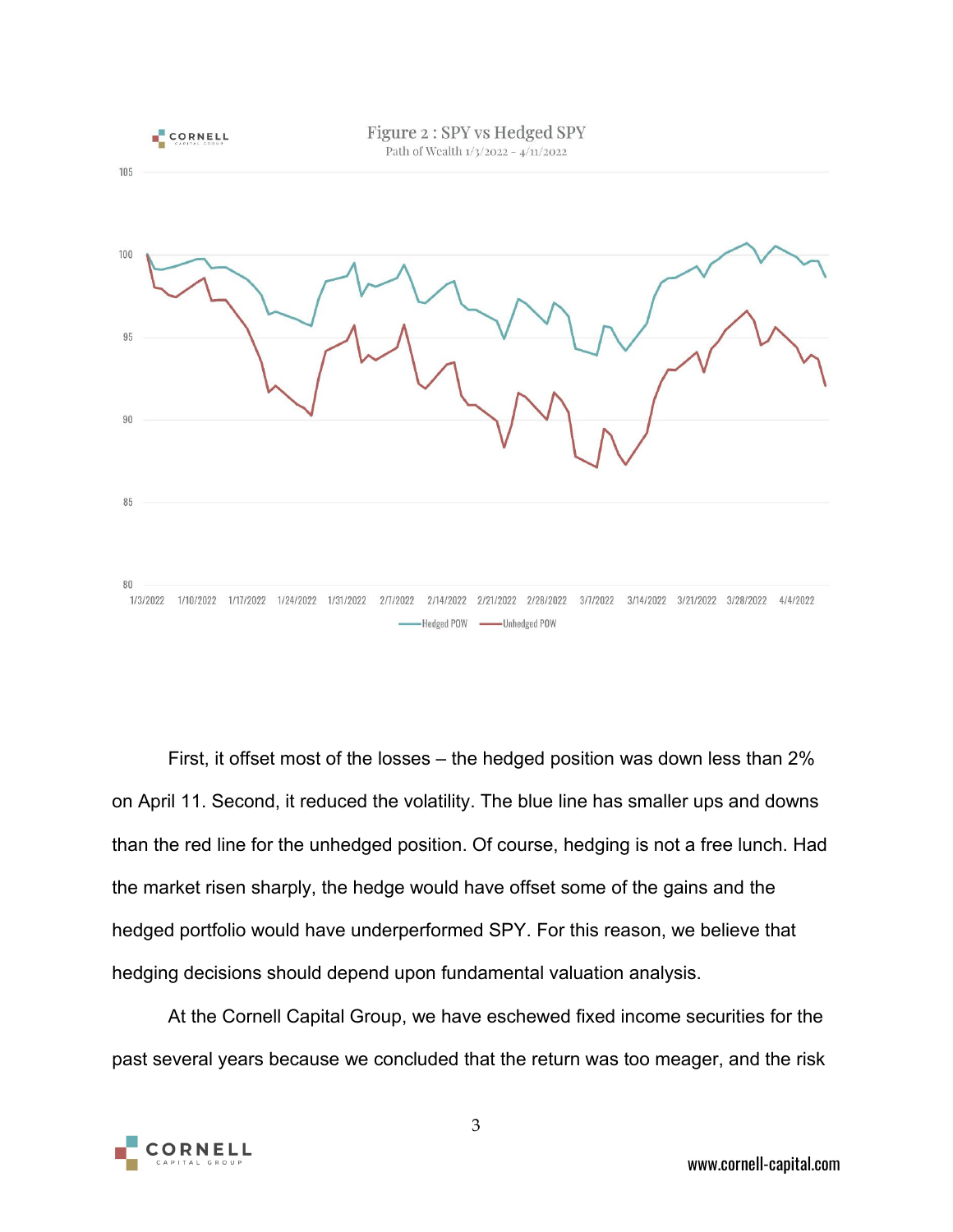was too great (see our Reflections on Investing episode – [Fixed Income\)](https://www.cornell-capital.com/blog/2022/04/28-reflections-on-investing-fixed-income.html). But things are changing. As **Figure 3** shows the yield on the benchmark U.S. 10-year Treasury bond almost doubled during the period – rising from 1.63% on January 3 to 2.78% on April 11. The bad news is that this rise in yields crushed bond prices which fell more than they had in the last 40 years. **Figure 4** shows that investors who bought the 10-year Treasury bond at the beginning of the year had lost approximately 10% of their money by April 11.



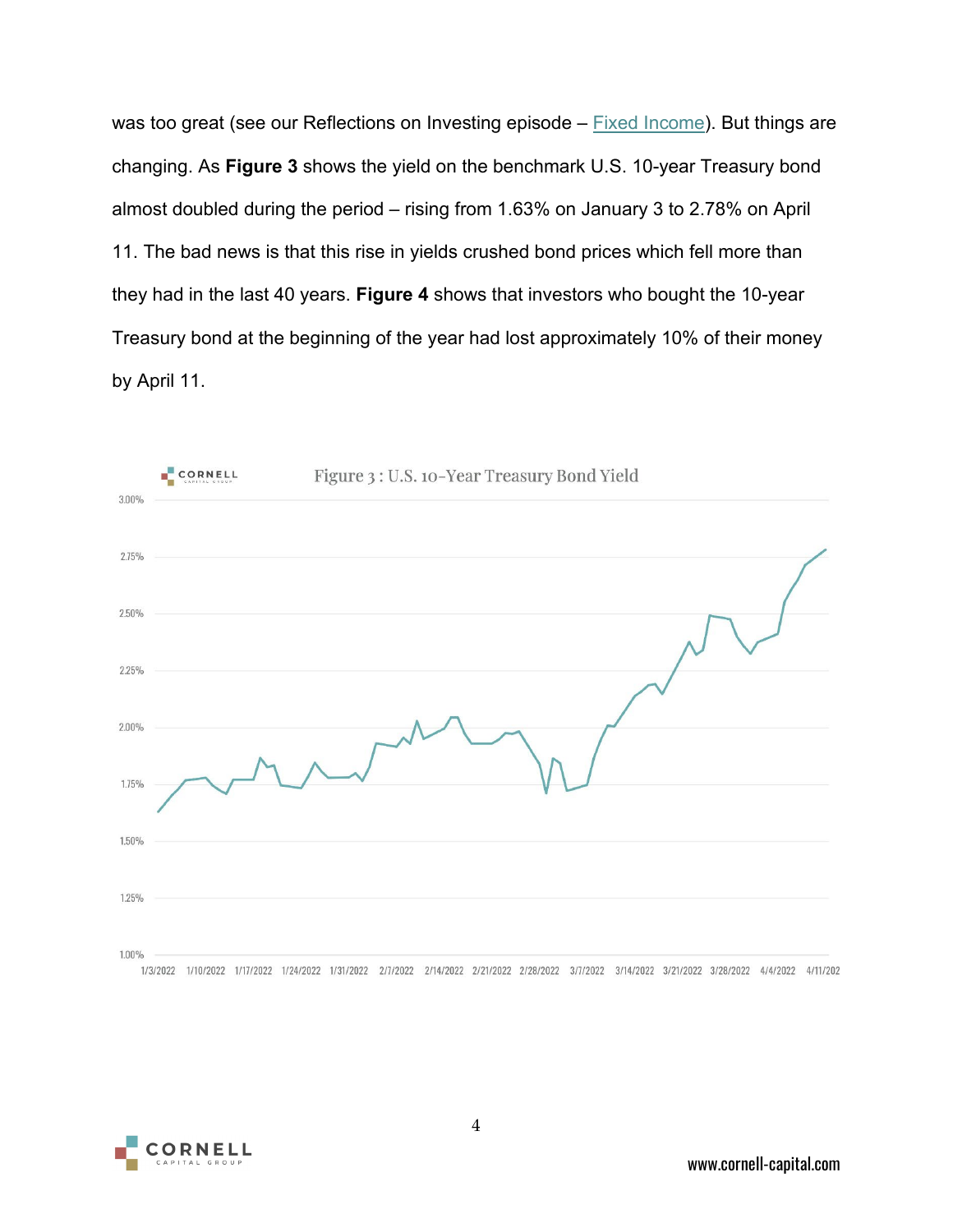

But that is in the past. With yields at 2.78% does it mean that 10-year Treasuries are now an attractive investment? Not with inflation running at about 8%. Unless an investor is convinced that the Fed can bring inflation down to its target rate of 2% in relatively short order, that investor will be losing money in real terms over the next 10 years without even taking account of taxes. For this reason, we still question the risk/return trade-off provided by fixed income securities.

The jump in inflation has been so pronounced that it is worth examining it in a long-term context. **Figure 5** plots the yield on the 10-year Treasury bonds along with the

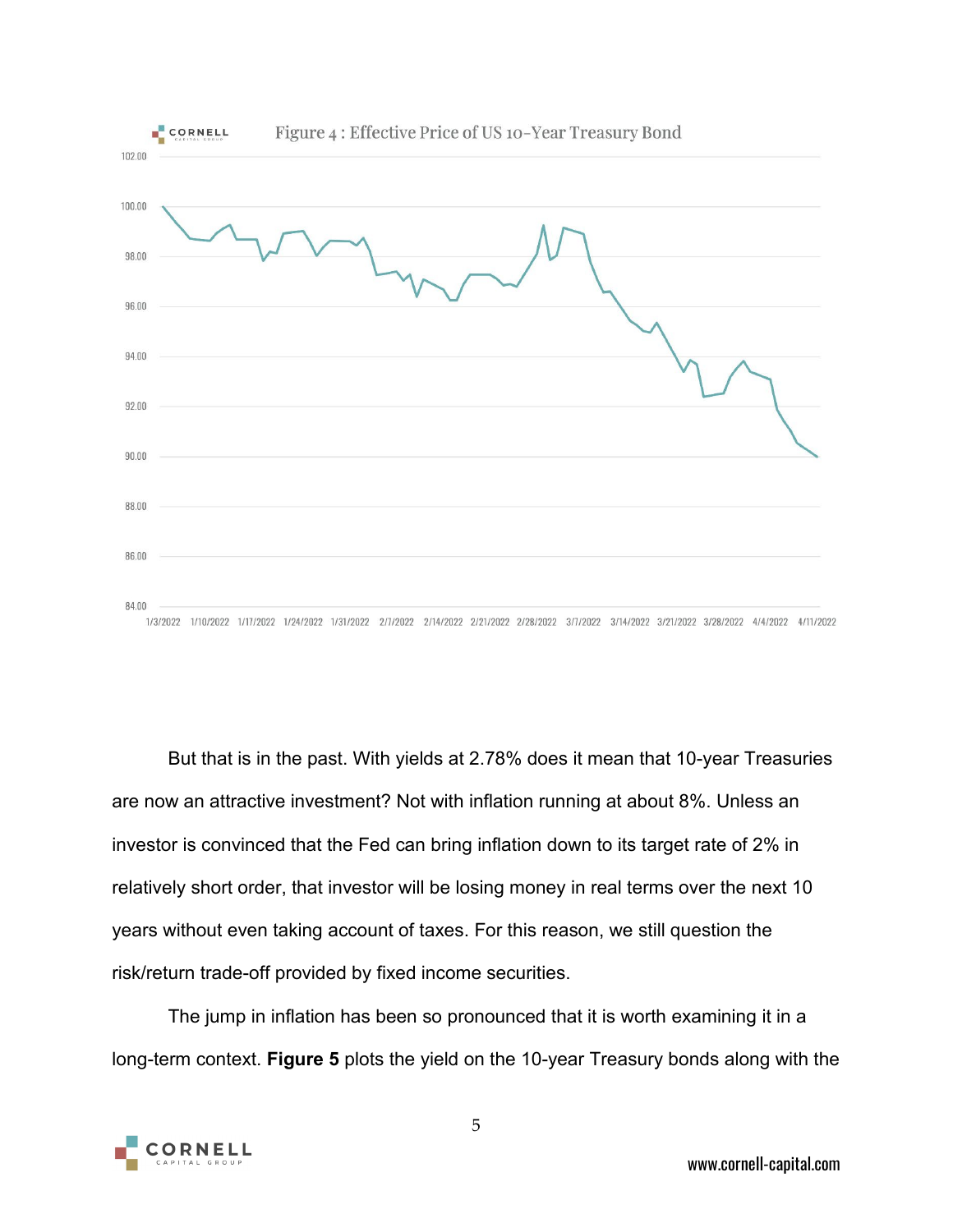inflation rate over the previous twelve months. The figure shows that the last time annual inflation was over 8% the 10-year Treasury yield was well over 10%. On April 11, 2022, the yield was 2.78%. There is clearly reason to worry that long-term interest rates will rise further in the months ahead.